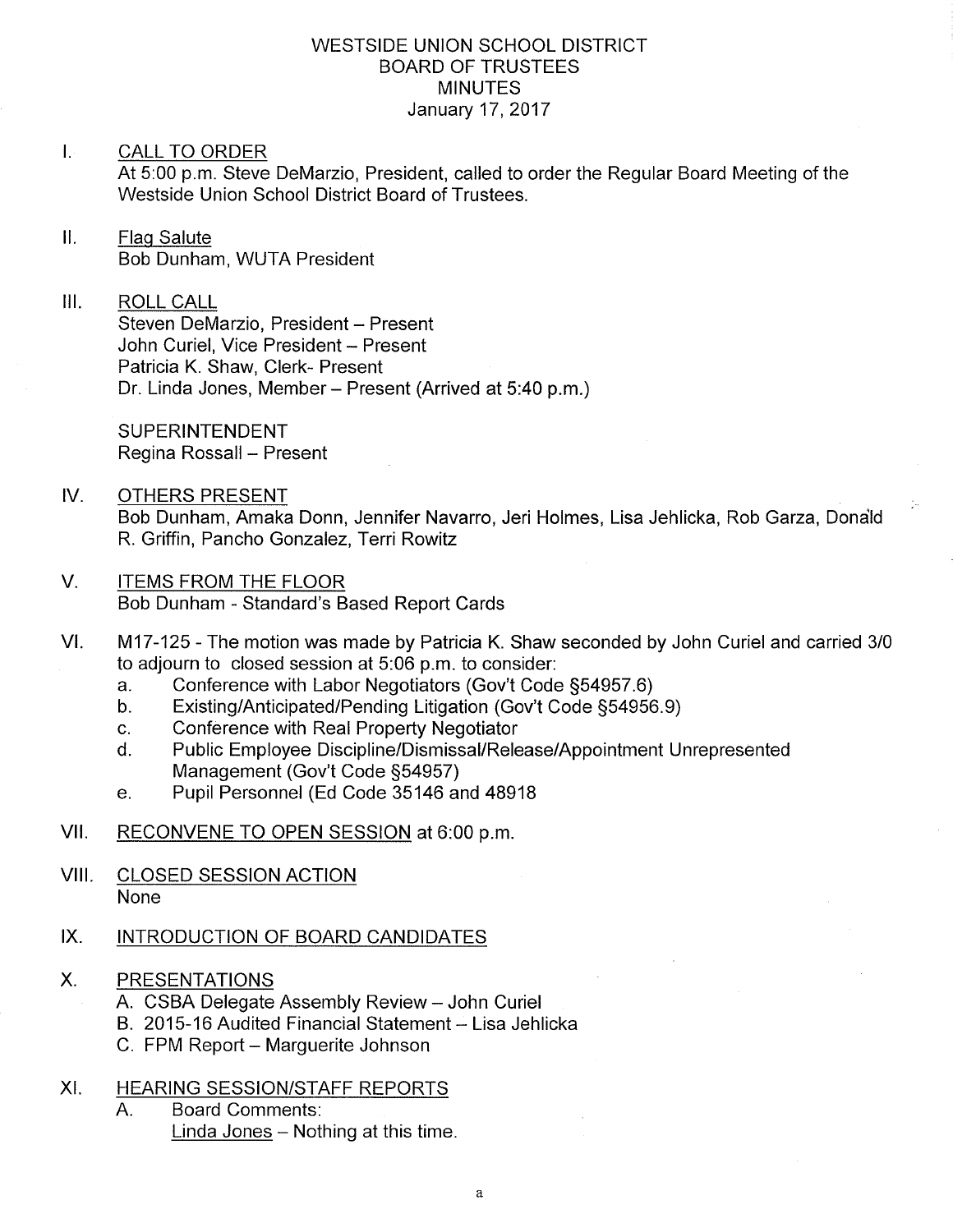Minutes Regular Board Meeting January 17, 2017

> Patricia K. Shaw - The events that I attended the last few weeks were Hispanic Chamber, new department opening at Palmdale Hospital and Palmdale Chamber lnstallation.

John Curiel - Welcome to the Board Meeting. The reason you don't see the community in attendance this evening is because there is no controversy within the district Steve DeMarzio - Thank you all for coming this evening. A few things that are going on are: the Governor's budget has been posted. CaIPERS has lowered their discount rate, which means that the district's contribution rate will go from 20% to 28% by 2021. The regulations and business practices (some that I personally think are excessive) set by Division of State Architect (DSA) increases the cost and causes delays of school projects. Charter schools don't have to comply with DSA. B. Staff Reports:

- - 1. Assistant Superintendent Administrative Services Shawn Cabey
		- a. To finish out the Cottonwood project, we will be using general fund monies. We can use COP's which would require us to pay interest.
	- 2. Assistant Superintendent Educational Services Marguerite Johnson a. Next week, our schools will be participating in the Great Kindness Challenge.
	- 3. Deputy Superintendent Robert Hughes
		- a. Nothing this evening.
	- 4. Superintendent Regina Rossall

Mrs. Rossall reviewed the following items with the Trustees:

- a. I would like to remind the Board that the final performance of ACME Acting will be February 3-5, 2017. Students will be in the theater starting January 30,2017. Mark & Bev Mewborne have decided to retire from ACME after 1B years of service.
- b. May 4, 2017, will be our 70<sup>th</sup> Anniversary Celebration Dinner at Rancho Vista Golf Course. We will be looking to honor Westside graduates.

# XII. PERSONALAPPEARANCES

- Westside Union Teachers Association Representative Bob Dunham, President A.
- California School Employee Association Representative Jeri Holmes, President B.
	- . Nothing at this time.
- Parent Teachers Association Representative C.
- WAVE Representative Patricia Shaw and Robert Hughes D.
	- . Next meeting is January 25,2017.
- XIII. None ITEMS FROM THE FLOOR - Continued
- XIV. PUBLIC HEARING

A hearing to receive public input on the Westside Union School District Re-openers to Westside Union Teacher Association (WUTA) for the 2016-17 School Year opened at 6:56 p.m. and closed at 6:57 p.m.

#### BUSINESS SESSION XV

- 
- A. Organizational/Governance<br>1. M17-126 Page 1. Approval of the amended agenda of the Regular Board Meeting of January 17,2017, as submitted. The motion was made by John Curiel seconded by Patricia K. Shaw and carried 410.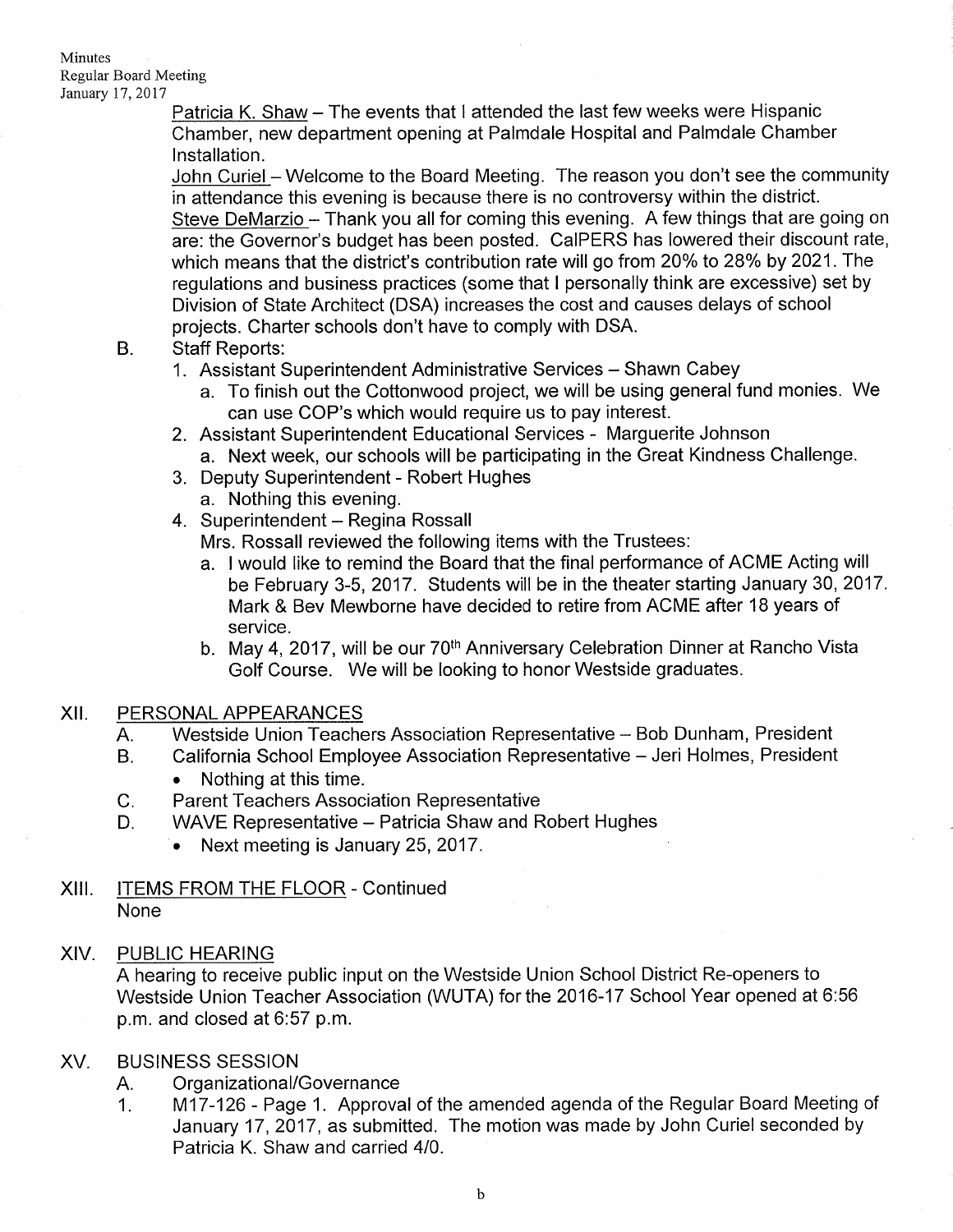### Minutes

Regular Board Meeting

- January 17, 2017<br>2. **M17-127 Pages 2a 2g.** The motion was made by Linda Jones seconded by Patricia
	- K. Shaw and carried 4/0 to approve the consent agenda.<br>2a Minutes of the Regular Meeting on December 20, 2016, and the Board Workshop
	- on January 12, 2017<br>2b Fundraising Authorization<br>2c Personnel Report<br>2d Purchase Orders
	-
	-
	-
	-
	-
	- 2e Consultant/Contract Agreement Schedule<br>2f Conference/Workshop Schedule<br>2g Mileage Reimbursement Rate Adjustment<br>3. M17-128 Page 3. The motion was made by John Curiel seconded by Patricia K. Shaw and carried 410 to approve the first reading of Board Bylaws:
		- . BB 9230, Orientation
		- . BB 9240, Board Development
		- . BB 9250, Remuneration, Reimbursement and Other Benefits
		- . BB 9260, Legal Protection
		- . BB 9270, Conflict of lnterest
		-
	- BB 9271, Code of Ethics<br>
	4. Page 4. Discussion Item<br>
	 Grades and Evaluation<br>
	 Update from Christina Fitzgerald
		- -
			- **E** Staff Concerns from Bob Dunham Marguerite Johnson
			- ' The Board agrees that the report card doesn't need to have full implementation by the end of the 2016-17 school year; piloting the program during the 2017-18 school year, collecting the data and tweaking the program as you go.
		- . Board Governance

### XVI. EDUCATIONALSERVICES

5. M17-129 - Page 5. The motion was made by John Curiel seconded by Patricia K. Shaw and carried 410 to approve the FPM Report.

# XVII. PERSONNEL

- <sup>6</sup> M17-130- Page 6. The motion was made by John Curiel seconded by Linda Jones and carried 4/0 to approve the Westside Union School District Re-openers to Westside Union Teachers Association (WUTA) for the 2016-17 School Year
- M17-131 Page 7. The motion was made by Linda Jones seconded by Patricia K. Shaw and carried 410 to approve the Provisional lntern Permit 7

# XVIII. BUSINESS

- 8. M17-132 Page 8. The motion was made by Linda Jones seconded by Patricia K. Shaw and carried 410 to approve Resolution 17-14, Public Agencies Post-Employment Benefits Trust
- 9. M17-133 Page 9. The motion was made by Linda Jones seconded by Patricia K. Shaw and carried 410 to approve the Request to Bid: Cottonwood Modernization, Phase ll and Phase III Landscaping.<br>10. loM17-134 - Page 10. The motion was made by Linda Jones seconded by Patricia K.
- Shaw and carried 410 to approve Contractor Pre-Qualifications.